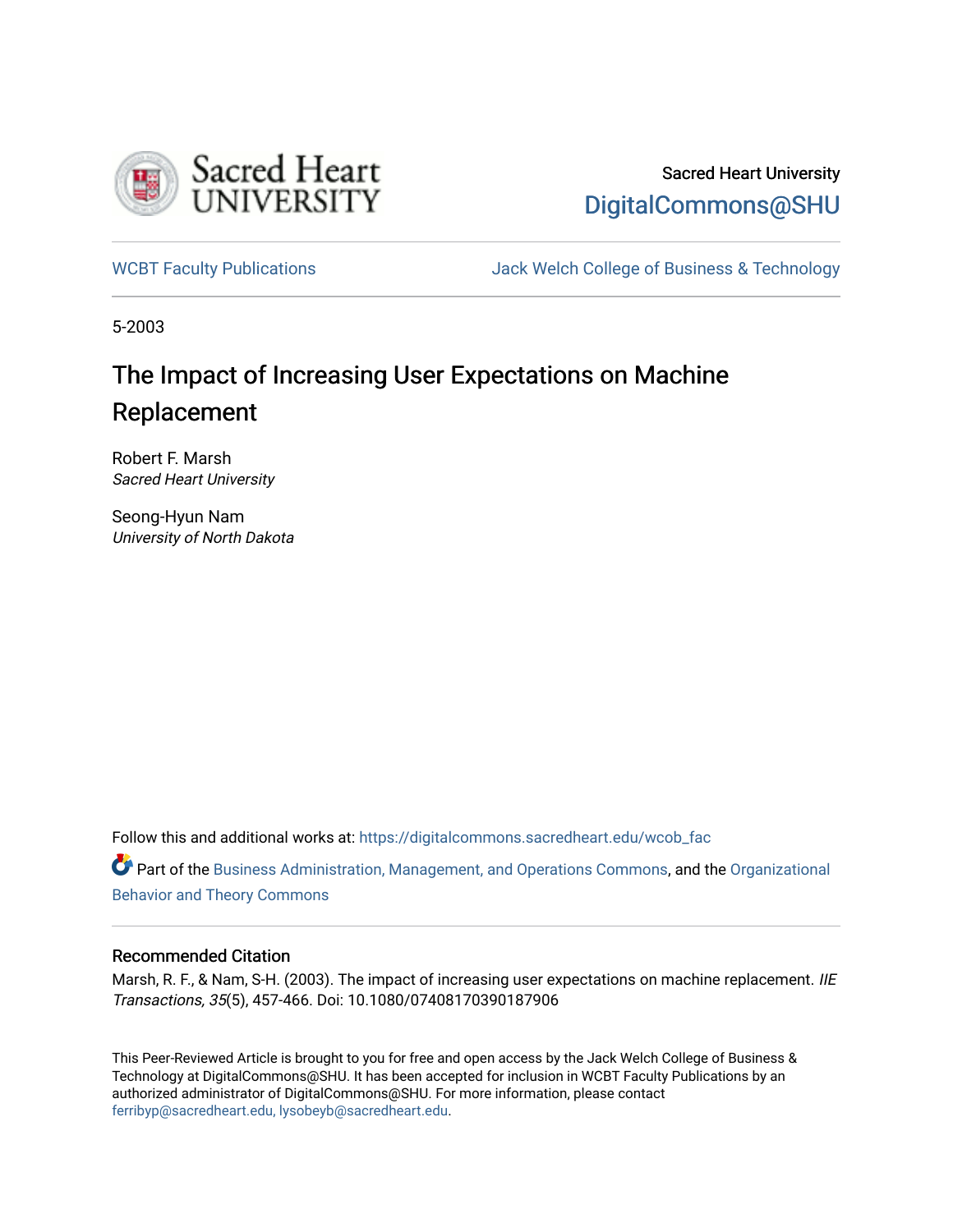# The impact of increasing user expectations on machine replacement

ROBERT F. MARSH<sup>1</sup> and SEONG-HYUN NAM<sup>2</sup>

<sup>1</sup> College of Business, Sacred Heart University, 5151 Park Ave, Fairfield, CT 06432, USA *F-maii: bmarsh003@eartiiiink.net* <sup>2</sup>College of Business and Public Administration, University of North Dakota, Grand Forks, ND 58202-8377, USA *F-maii: seong\_nam@und.edu*

Received November 1999 and accepted March 2002

This study explores the traditional equipment maintain or replace decision under scenarios of increasing customer expectations, loss due to process deviation, and process drift. Customer expectations are operationalized by tighter product specifications. The Taguchi loss function is employed to estimate the loss due to target deviation. In this paper we characterize the machine drift, uncertainty about future technological change, and the learn-and-break-in process by a generalized Brownian-Motion-Ito-Process. The photolithography process is analyzed in numerous scenarios varying demand, rejection levels, and quality losses.

# **1. Introduction**

As customers demand higher quality and capability, greater precision and increased consistency are demanded of manufacturers. Manufacturers have passed that need down to equipment suppliers, who have expended considerable efforts to improve their products. From metal chipping to plastics to semiconductors, today's manufacturing equipment far surpasses older machines in both capability and cost. Therefore, the trade-off between machine capability and cost is a critical engineering and operations management decision.

A manager has two distinct equipment management options to cope with this capability/cost trade-off. The first involves replacing existing equipment with modern machines. The company incurs a significant purchase cost but weighs that against greater efficiencies and/or the probability of higher revenue from offering improved products to the market. The second option amounts to maintaining older equipment, usually resulting in tremendous savings in purchase costs over equipment replacement, but revenues may be lost from customers seeking better quality or consistency. A third option may become more commonplace as manufacturing equipment moves to a modular structure. In this case, only part of the machine is upgraded to achieve better capabilities. Functions such as controls or motors are replaced for a fraction of the cost of new equipment. This prolongs equipment life but may not achieve the same performance improvement as total replacement. However, it can ac-

complish dramatic process improvement in a timelier manner than waiting for equipment to be entirely redesigned.

This study explores the trade-off between equipment cost and capability under scenarios of increasing customer expectations. Expectations are operationalized by the part specification measure; higher customer expectations equate to tighter product specifications, which require higher capabilities of the process. Although saving on changeover costs, older equipment produces lower yields. In addition to the difficulty of managing higher user expectations, the concept of equipment aging is introduced. The production process is assumed to drift in a random manner over time as equipment wears. The drift is influenced by so many factors that it becomes unpredictable and almost indistinguishable from normal process noise. The Wiener process is used to model this drift.

Over some planning horizon, two categories of costs are incurred, equipment and quality. Equipment costs involve maintenance, replacement, and salvage value. Rejection costs for parts outside of specifications are commonly considered costs of poor quality, but even parts meeting specifications may yield costs or lost revenue as a critical dimension misses its target. Modeled as a Taguchi loss function (Taguchi *et al.,* 1989), this cost can be considerable when exacting manufacturing methods are required.

In an industry where user demands translate into consistently better performance and therefore tighter specifications, one would expect to see significant evaluation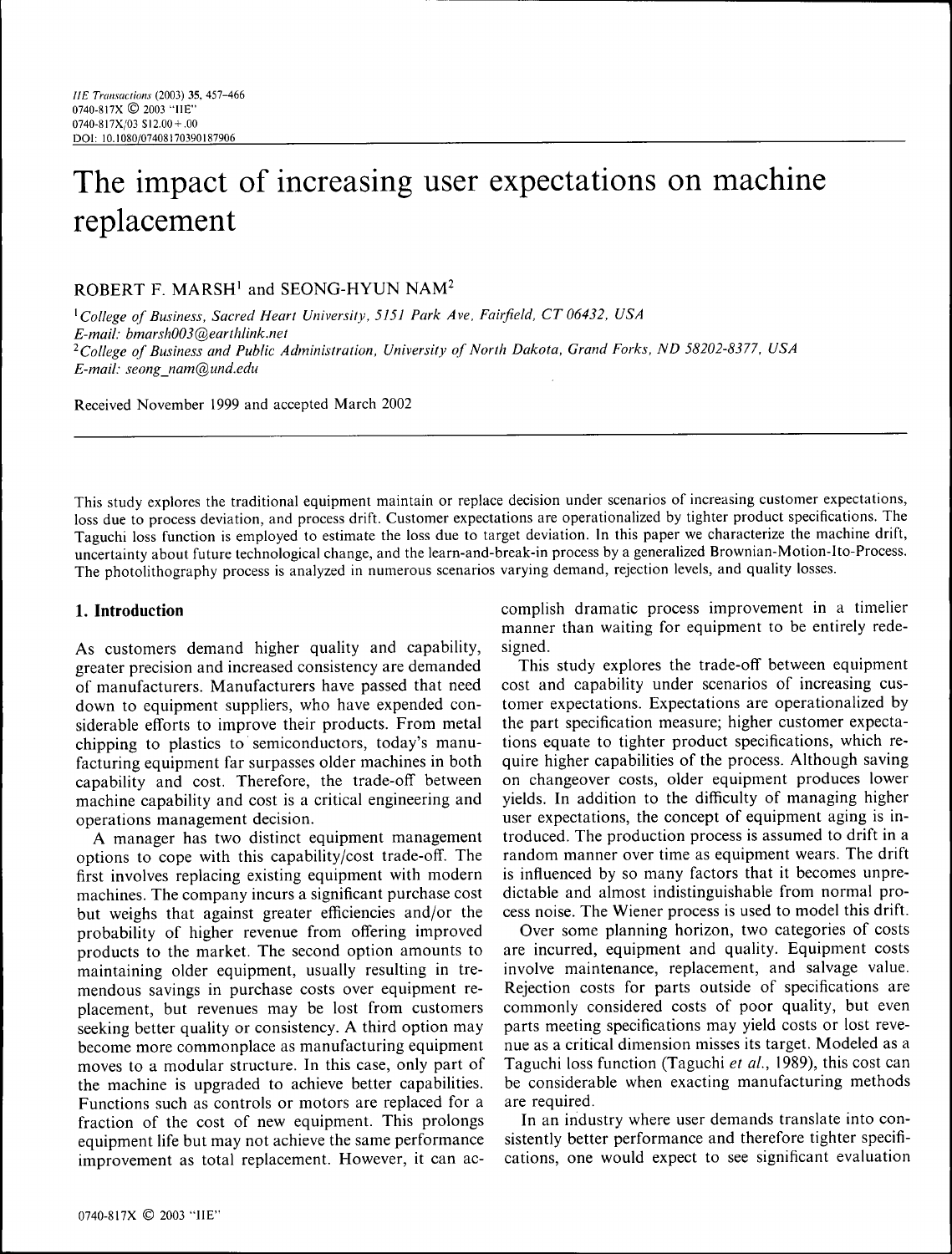given to new equipment. As an example of such an industry consider computer hardware, where faster processing speed, larger memory in a smaller space, and greater bandwidth are resulting in the need for products, and therefore manufacturing equipment, with better capabilities. Semiconductor manufacturing equipment provides the basis for a quantitative analysis later in the paper.

The decision to replace or maintain equipment has been reported in the literature since Hotelling (1925) began looking at machine depreciation. A common approach to solving the problem, that of dynamic programming, dates back to Bellman (1955) and has since been followed by many others including Chand and Sethi (1982), Goldstein *et al.* (1988) and Gupta and Majumdar (1991). It is also common to assume that replacement equipment has a technological advantage over its predecessor. The difficulty here is making assumptions about how advanced future equipment will be. Sethi and Chand (1979) pursued the practice of determining a policy for an infinite planning horizon. Variations on this approach include the consideration of setup cost (Chand *et al.,* 1993), technological forecasts and technology improvement that are non-stationary in time (Nair and Hopp, 1992), determining error bounds on the finite horizon plan (Bean *et al.,* 1994), and adding the option of overhauling equipment versus routine maintenance (Karsak and Tolga, 1998).

By way of contrast, we assume technological change cannot keep pace with customer demand so predicting technological advance in equipment is moot. Technological change is patterned deterministically based upon the historical rate of change over the last 30 years. Planning horizons are determined by machine obsolescence, or in other words, technological change. The machine replacement policy takes into account the cost trade-off when considering the expense of new equipment, rejection and rework loss, and opportunity Ioss of imperfect quality. As distinct from past research, we have included two contemporary themes in this study: quality and rapid technological improvement. Quality is measured by yield and process capability. Markets have demanded rapid technological improvement in many products and equipment manufacturers are investing heavily to provide the tools to achieve the need. We model this by changing the production requirements on an ongoing basis over the planning horizon. In the next section we formulate a model for the machine replacement problem that takes into consideration quality loss from rejections. Finally, the implications of these results for equipment manufacturers are discussed.

#### **2. Methodology**

To facilitate the description of the model, we define the following notation.

- ${Y_n(t), t \ge 0}$  = underlying production process (a stochastic process) of machine *n* with a known and non-random initial state<br> $y_{n0} = Y_n(0)$ ;
- $m(t)$  = time-variant target;
- $a_n$  = expected drift parameter of  $Y_n(t)$ ;
- $b_n$  = uncertainty parameter that is the standard deviation of expected drift term of *Yn{t)-*
- *dZ{t) =* standard Wiener process (Dixit and Pindyck, 1994);
- $y_{ns} = Y_n(s)$  = initial value of underlying process  $Y_n(t)$ at starting time *s;*
- $\hat{y}_{ns} = E[y_{ns}]$  = mathematical expectation of  $y_{ns}$ ;<br>*IR(t,s,y,)* = rejection loss of the underlying)

$$
LR(t, s, y_{ns}) = rejection loss of the underlying process
$$
  

$$
Y_n(t)
$$
 with initial value  $y_{ns}$ ;

- $LQ(t,s,y_{ns})$  = quadratic deviation loss (or Taguchi loss) of underlying process  $Y_n(t)$  with initial value y<sub>ns</sub>;
- $C\{\text{Var}Y_n(t),\text{Var}Y(t)\}$  = variance reduction cost function.

As a starting point, let us simplify the problem of machine replacement to that of looking at the impacts on only one machine. The machine requires regular maintenance to maintain desired process results. Maintenance costs are assumed to increase each year over the life of the machine due to wear and tear. Over time, the machine's ability to hit the target on critical dimensions will deteriorate. Of course, continuous improvements efforts can ameliorate this machine aging, but will come at a cost. That cost will logically increase as the machine gets older. This framework is consistent with past research (Chand *et al.,* 1993).

On a periodic basis, this machine may be replaced with another more capable and more expensive machine. The replaced machine will have some salvage value at that time. After each time period, the specification limits on the production (machining) process will be tightened by a constant percentage to refiect higher user expectations. These customer demands are assumed to coincide with the introduction of new products or components of new products that are made from these machines.

As a result, firms are challenged with the managerial tasks of when and how to adjust the underlying production process to keep pace with fast-changing market needs. In this paper, such an interactive regulation process is characterized by a stochastic system containing a regulated drift, a time-variant target, and a state-dependent Wiener disturbance.

After adjustments, there will be a process for the underlying system to "learn-and-break-in" (Lieberman, 1989). The learn-and-break-in process will endure uncertainty in various situations such as performance fiuctuation, quality deviation, and other exogenous dis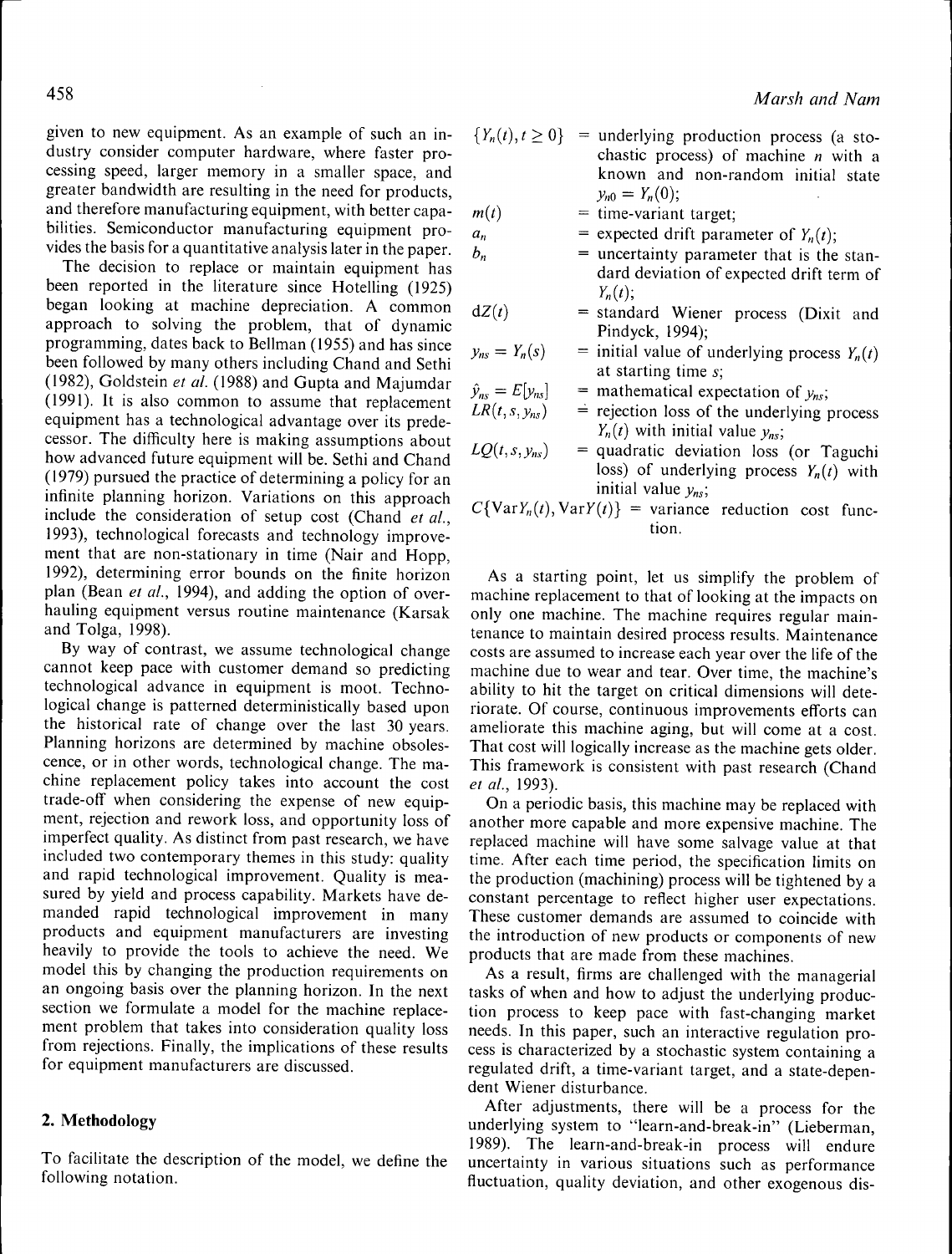turbances such as temperature variation, raw material variation, input-voltage, and noise factors, which can cause non-uniformity in the production process. The result will be deviation from the target or desired value on critical dimensions. Therefore those uncertainty factors and the actual time needed for the break-in, which varies randomly and is dependent of the state, should be considered.

Assume the production of a new product model starts at time zero. Let  ${Y_n(t), t \ge 0}$  with its state space on an interval  $I \subseteq R$  denote the underlying regulated process, which is continuously measured and compared with the target  $m(t)$ . In an infinitesimal time interval after the adjustment is applied, the resulting improvement is expected to be  $a_n(t)Y_n(t)dt$ . However, due to an uncertain disturbance, assumed to be Wiener type in the form of  $b_n(t)Y(t) dZ(t)$ , the actual changes in the process  $dY_n(t)$ contain an expected correction (drift) superimposed with an uncertain infiuence (disturbance), i.e..

$$
dY_n(t) = a_n(t)Y_n(t)dt + b_n(t)Y_n(t)dZ(t), \qquad (1)
$$

where  $dZ(t)$  is a standard Wiener process,  $a_n$  and  $b_n$  are measurable and bounded on the interval  $t \in (0, T]$ .

In this paper we characterize the time-variant target of a process to be denoted by  $m(t)$  and the target is assumed to be non-negative and bounded and consider S-type tolerances (Taguchi *et al.,* 1989), of which noise level, machine accuracy, shrinkage, wear, and deterioration are examples.

**Proposition 1.** Let  $0 \leq s < t$ , and  $t \in [s, T]$  where  $T =$ ending time, and  $s =$  starting time. Assume the initial status,  $y_{n0}$ , of the process is known and let  $\hat{y}_{ns} = E[y_{ns}]$ ,  $\hat{y}_{ns}^2 = E|y_{ns}^2|$ . Then the underlying process (1) can be *expressed as follow:*

$$
Y_n(t) = y_{ns} \exp\left[\left(a_n - \frac{b_n^2}{2}\right)(t-s) + b_n\{Z(t) - Z(s)\}\right],
$$
  
\n
$$
E[Y_n(t)] = \hat{y}_{ns}e^{a_n(t-s)} = y_{n0}e^{a_nt},
$$
  
\n
$$
E[Y_n^2(t)] = \hat{y}_{ns}^2e^{(2a_n+b_n^2)(t-s)} = y_{n0}^2e^{2a_nt+b_n^2t},
$$
  
\n
$$
Var[Y_n(t)] = e^{2a_n(t-s)}\left\{\hat{y}_{ns}^2e^{b_n^2(t-s)} - (\hat{y}_{ns})^2\right\}
$$
  
\n
$$
= (y_{n0})^2e^{2a_nt}\left\{e^{b_n^2t} - 1\right\},
$$

*where Z{f) is a Wiener process (or Brownian motion).*

**Proof.** By Theorem 8.4.2 in Arnold (1992), the integral (in the Ito sense) as defined in (1) with starting time  $t = s$ is given by

$$
Y_n = y_{ns} \exp\bigg[\bigg(a_n - \frac{b_n^2}{2}\bigg)(t-s) + b_n\{Z(t) - Z(s)\}\bigg].
$$

Since  $\hat{y}_{ns} = y_{n0}e^{a_n s}$  and  $\hat{y}_{ns}^2 = y_{n0}^2e^{(2a_n + b_n^*)s}$  by Theorem 8.4.5 in (Arnold, 1992), then  $E{Y_n(t)} = \hat{y}_{ns}e^{a_n(t-s)} = y_{n0}e^{a_n t}$ and  $E\{Y_n^2(t)\} = \hat{y}_{ns}^2 e^{\left[(2a_n+b_n^2)(t-s)\right]} = y_{sn}^2 e^{(2a_n+b_n^2)t}$ 

## 2.1. Rejection loss

Now consider the cost of quality impact on this analysis. For any part dimension, a machine's output will vary on a measure of that dimension from item to item. This is referred to as chance, or random, variation. Occasionally, that variation may exceed some prescribed value, called a specification limit, at which point the output is deemed inappropriate for use. It may be scrapped or reworked to bring it back within specifications, but at a cost to the company. This cost will be referred to as rejection loss. It is assumed that the manufacturing process and specification limits are symmetrical around the desired target and rejection loss per part is constant regardless of the direction or magnitude of the defect. We define specification limits that are tightening over time as follows:

 $l(t) =$  the lower specification limit associated with time *t*;  $u(t)$  = the upper specification limit associated with time t.

**Theorem 1.** Let  $y_{ns} = Y_n(s)$ , where  $s < t \leq T$ , then

$$
\Pr[l(t) \leq Y_n(t) \leq u(t)|Y_n(s) = y_{ns}]
$$
  
= 
$$
\left[\frac{1}{\sqrt{2\pi b_n^2(t-s)}}\left\{\int_{Z_t}^{Z_u} \exp\left(\frac{-y^2}{2(t-s)b_n^2}\right)dy\right\}\right],
$$

*where*

$$
z_u = \ln\left\{\frac{u(t)}{y_{ns}}\right\} - \left(a_n - \frac{b_n^2}{2}\right)(t - s),
$$
  

$$
z_l = \ln\left\{\frac{l(t)}{y_{ns}}\right\} - \left(a_n - \frac{b_n^2}{2}\right)(t - s), \text{ and } s < t \leq T.
$$

*Therefore the rejection loss of the underlying process*  $Y_n(t)$ *with initial value yns based on specification limits l{t) and*  $u(t)$ , denoted by  $LR(t, s, y_{ns})$ , can be expressed as follows:

$$
LR(t,s,y_{ns})=C\left[1-\frac{1}{\sqrt{2\pi b_n^2(t-s)}}\left\{\int_{Z_t}^{Z_u}\exp\left(\frac{-y^2}{2(t-s)b_n^2}\right)dy\right\}\right]
$$

*where C is the cost of defective production over the time interval between periods.*

**Proof.** Since

$$
\Pr[l(t) \leq Y_n(t) \leq u(t)|Y_n(s) = y_{ns}]
$$
  
= 
$$
\left[\frac{1}{\sqrt{2\pi b_n^2(t-s)}}\left\{\int_{Z_t}^{Z_u} \exp\left(\frac{-y^2}{2(t-s)b_n^2}\right)dy\right\}\right],
$$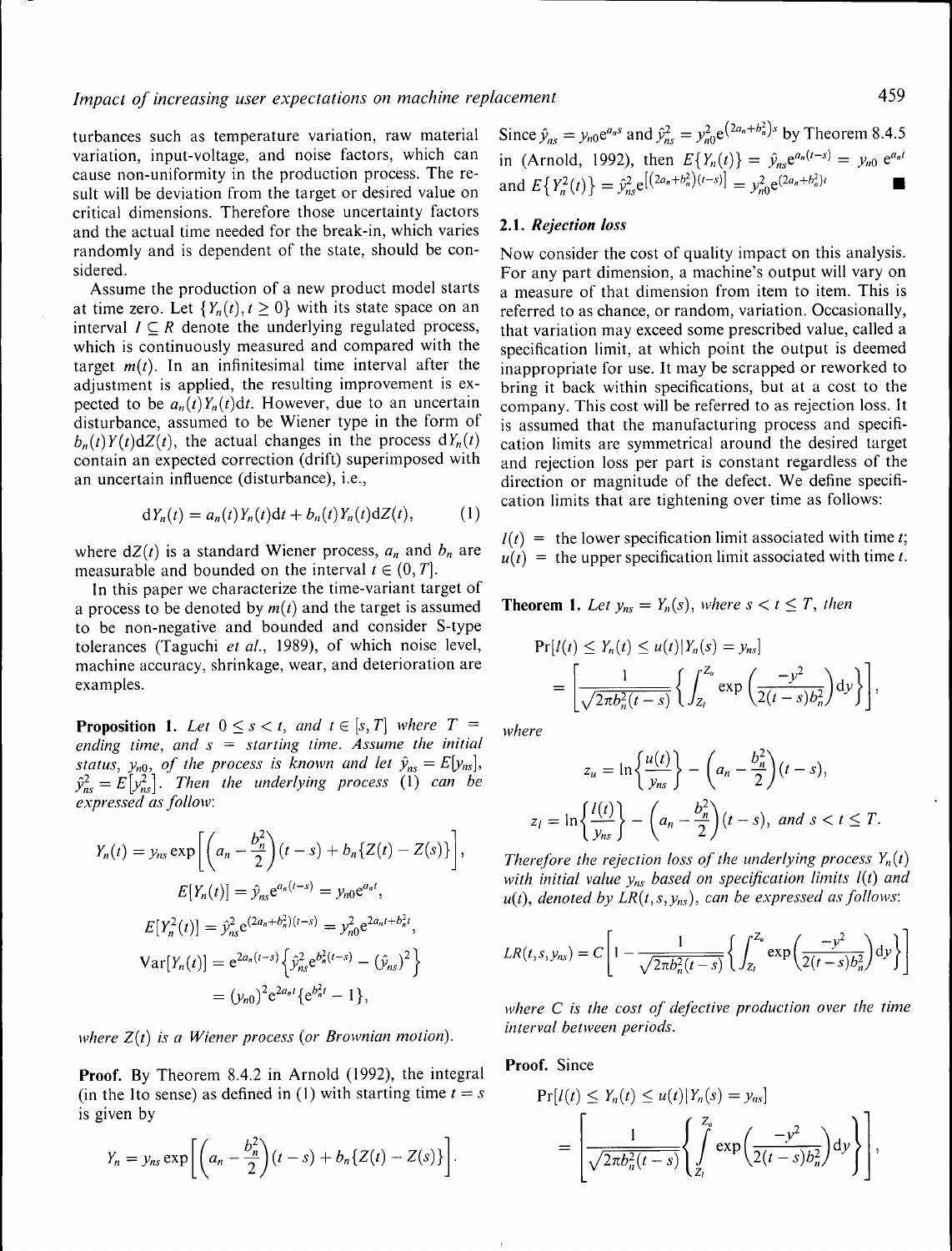460

where

$$
z_u = \ln\left\{\frac{u(t)}{y_{ns}}\right\} - \left(a_n - \frac{b_n^2}{2}\right)(t-s),
$$

and

$$
z_l = \ln\left\{\frac{l(t)}{y_{ns}}\right\} - \left(a_n - \frac{b_n^2}{2}\right)(t-s),
$$

by example 9.2.13 in Arnold (1992),

$$
LR(t, s, y_{ns}) = C[1 - \Pr\{l(t) \le Y_n(t) \le u(t)|y_{ns}\}]
$$
  
= 
$$
C\left[1 - \frac{1}{\sqrt{2\pi b_n^2(t-s)}} \left\{\int_{Z_l}^{Z_u} \exp\left(\frac{-y^2}{2(t-s)b_n^2}\right) dy\right\}\right],
$$
  
and  $s < t \le T$ .

Suppose we only know the initial value of each new machine at starting time  $Y_n(0) = y_{n0}$ . We can estimate  $\hat{y}_{ns} = E[Y_n(s)]$ , of an expected initial value of an old machine that starts at  $0 < s \leq T$ . The following corollary can be used for the estimate of  $LR(t,s,\hat{y}_{ns})$  with underlying process *Yn{t)* starting at *s.*

**Corollary 1.** Let the initial value  $y_{n0}$  be known at starting *time*  $t = 0$ *, then* 

$$
\Pr[l(t) \le Y_n(t) \le u(t)|Y_n(s) = \hat{y}_{ns}]
$$
  
= 
$$
\left[\frac{1}{\sqrt{2\pi b_n^2(t-s)}} \left\{ \int_{\hat{Z}_l}^{\hat{Z}_u} \exp\left(\frac{-y^2}{2(t-s)b_n^2}\right) dy \right\} \right], (2)
$$

*witere*

$$
\hat{z}_u = \ln\left\{\frac{u(t)}{\hat{y}_{ns}}\right\} - \left(a_n - \frac{b_n^2}{2}\right)(t-s)
$$
\n
$$
= \ln\left\{\frac{u(t)}{y_{n0}}\right\} - a_n t - \frac{b_n^2}{2}(t-s),
$$
\n
$$
\hat{z}_l = \ln\left\{\frac{l(t)}{\hat{y}_{ns}}\right\} - \left(a_n - \frac{b_n^2}{2}\right)(t-s)
$$
\n
$$
= \ln\left\{\frac{l(t)}{y_{n0}}\right\} - a_n t + \frac{b_n^2}{2}(t-s).
$$

*and*  $0 < s \le t \le T$ *.* 

*Therefore the rejection loss*  $LR(t, s, \hat{y}_n)$  *based on specification iimits i{t) and u{t) can be expressed as:*

$$
LR(t,s,\hat{y}_{ns})=C\left[1-\frac{1}{\sqrt{2\pi b_n^2(t-s)}}\left\{\int\limits_{\hat{Z}_t}^{\hat{Z}_u}\exp\left(\frac{-y^2}{2(t-s)b_n^2}\right)dy\right\}\right].
$$

**Proof.** Since

$$
\hat{y}_{ns} = y_{n0}e^{a_n s},
$$
\n
$$
\hat{z}_u = \ln\left\{\frac{u(t)}{y_{n0}}\right\} - a_nt + \frac{b_n^2}{2}(t-s),
$$

and

$$
\hat{z}_l = \ln\left\{\frac{l(t)}{y_{n0}}\right\} - a_n t + \frac{b_n^2}{2}(t-s),
$$

by Theorem 1.

# **2.2.** *Quadratic deviation loss from target (Taguchi loss)*

As suggested by Taguchi, *et al.* (1989), a quadratic loss function can be constructed to reflect the loss of deviation from the target,  $m(t)$ , as following.

$$
l\{Y(t)\}=A\{Y(t)-m(t)\}^2
$$

Here, *A* is the cost per unit of deviation and *m{t)* is the target that is assumed to be *a priori* with the following characteristics: positive and bounded, time-variant, and piecewise uniformly continuous.

**Theorem 2.** *Tiie expected quadratic ioss of the underlying process, Yn{t), is denoted by*

$$
LQ(t,s,\hat{y}_{ns}) = A\Big[y_{n0}^2 e^{(2a_n+b_n^2)t} - 2m(t)y_{n0}e^{a_nt} + m^2(t)\Big].
$$
 (3)

Proof. Since

$$
LQ(t, s, \hat{y}_{ns}) = E[l\{Y_n(t)\}]
$$
  
=  $A[E\{Y_n^2(t)\} - 2m(t)E\{Y_n(t)\} + m^2(t)],$   

$$
LQ(t, s, \hat{y}_{ns}) = A\left[\hat{y}_{ns}^2 e^{(2a_n + b_n^2)(t-s)} - 2m(t)\hat{y}_{ns}e^{a_n(t-s)} + m^2(t)\right],
$$
  
=  $A\left[y_{n0}^2 e^{(2a_n + b_n^2)t} - 2m(t)y_{n0}e^{a_n t} + m^2(t)\right]$ 

by Proposition 1.

#### **2.3.** *Variance reduction*

In response to increasing expectations from users, management has the ability to improve the machine's capability, at a cost of course. This falls under the guise of continuous improvement but its cost here will be assumed to occur on a periodic basis, to coincide with the maintain/replace decision. Therefore, if management decides to maintain rather than replace the machine, a reduction in the process variance will reduce the expected rejection loss and Taguchi loss under the tighter specification limits. We assume the variance reduction cost will increase quadratically to reflect the difficulty in achieving an ever-higher process capability. We use the following functional form for the variance reduction cost function:

$$
C\{\operatorname{Var}(Y_n), \operatorname{Var}(Y)\} = \frac{P}{\operatorname{Var}(Y_n)} \{\operatorname{Var}(Y_n) - \operatorname{Var}(Y)\}^2,
$$
\n(4)

where

$$
\begin{aligned} \text{Var}[Y_n(t)] &= e^{2a_n(t-s)} \left\{ \hat{y}_{ns}^2 e^{b_n^2(t-s)} - (\hat{y}_{ns})^2 \right\}, \\ &= (y_{n0})^2 e^{2a_n t} \left\{ e^{b_n^2(t)} - 1 \right\} \text{(Current variance)}, \end{aligned}
$$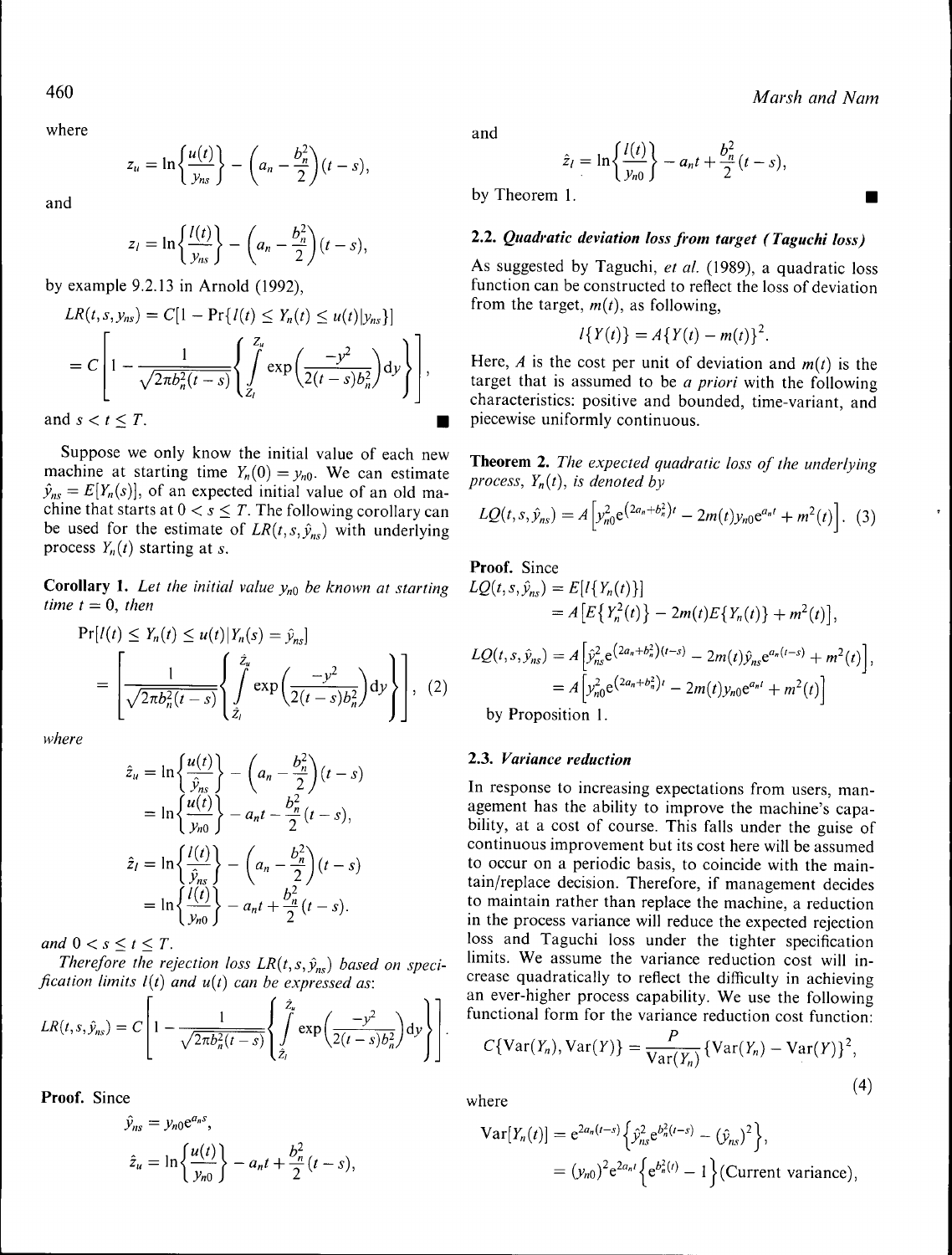*Impact of increasing user expectations on machine replacement*

$$
\text{Var}[Y(t)] = e^{2a(t-s)} \left\{ \hat{y}_{ns}^2 e^{b_n^2(t-s)} - (\hat{y}_{ns})^2 \right\} \text{ (Target Variance)},
$$

where  $P$  is a constant to reflect the cost of process improvement. Given the specification limits  $l(t)$  and  $u(t)$  and the current variance  $Var(Y_n)$ , in order to maximize the net gain from a variance reduction exercise means:  $\qquad \qquad \text{and}$ 

*Net gain in the variance reduction operation = Quadratic deviation and rejection loss before variance reduction ^aa = — Quadratic deviation and rejection loss after reduction — Variance reduction cost,* <sup>*Variance reduction cost,* **By Leibniz's rule.**</sup>

$$
= LR\{\text{Var}(Y_n), u(t), l(t)\} + LQ\{\text{Var}(Y_n), u(t), l(t)\}\
$$

$$
- LR\{\text{Var}(Y), u(t), l(t)\} - LQ\{\text{Var}(Y), u(t), l(t)\}\
$$

$$
- C\{\text{Var}(Y_n), \text{Var}(Y)\}.
$$

Maximizing this gain is equivalent to minimizing the following expression

$$
\begin{aligned} \underset{a}{\text{Min}}[LR\{\text{Var}(Y), u(t), l(t)\} + LQ\{\text{Var}(Y), u(t), l(t)\} \\ &+ C\{\text{Var}(Y_n), \text{Var}(Y)\}. \end{aligned}
$$

Let  $S(a, b_n) = LR\{\text{Var}(Y), u(t), l(t)\} + LQ\{\text{Var}(Y), u(t),$  $l(t)$  +  $C$ {Var(Y<sub>n</sub>), Var(Y)} and define  $a^*$  as a value of a satisfying the following equations: Since

$$
S_a(a, b_n) = 0 \text{ and } S_{aa}(a, b_n) > 0
$$

**Theorem 3.** *If a\* exists, then the optimal variance,*  $Var(Y) = e^{2a^*(t-s)} \left\{ \hat{y}_{ns}^2 e^{b_n^2(t-s)} - (y_{ns})^2 \right\}$ , which minimizes the *total cost*  $S(a, b_n)$  *with a = a\* for all t*  $\in$   $(s, T]$ ,

*where*

$$
S_a(a, b_n) = LR_a(a, b_n) + LQ_a(a, b_n) + C_a(a, b_n), \text{ and}
$$
  
\n
$$
S_{aa}(a, b_n) = LR_{aa}(a, b_n) + LQ_{aa}(a, b_n) + C_{aa}(a, b_n).
$$
  
\n
$$
LR_a = C\left(\sqrt{\frac{t-s}{2\pi b_n^2}}\right) \left[\exp\left(\frac{-Z_u^2}{2b_n^2(t-s)}\right) - \exp\left(\frac{-Z_l^2}{2b_n^2(t-s)}\right)\right],
$$
  
\n
$$
LR_{aa} = \left(\sqrt{\frac{t-s}{2\pi b_n^2}}\right) \left(\frac{C}{b_n^2}\right)
$$
  
\n
$$
\times \left\{Z_u \times \exp\left(\frac{-Z_u^2}{2b_n^2(t-s)}\right) - Z_l \times \exp\left(\frac{-Z_l^2}{2b_n^2(t-s)}\right)\right\},
$$
  
\n
$$
LQ_a = 2A(t-s) \left[\hat{y}_{ns}^2 e^{(2a+b_n^2)(t-s)} - m(t)\hat{y}_{ns} e^{a(t-s)}\right],
$$
  
\n
$$
LQ_{aa} = 2A(t-s)^2 e^{a(t-s)} \left[2\hat{y}_{ns}^2 e^{(a+b_n^2)(t-s)} - m(t)\hat{y}_{ns}\right],
$$
  
\n
$$
C_a = -4P(t-s)\text{Var}(Y) \left[1 - \frac{\text{Var}(Y)}{\text{Var}(Y_n)}\right],
$$
  
\n
$$
C_{aa} = 8P(t-s)^2 \text{Var}(Y) \left\{\frac{2\text{Var}(Y)}{\text{Var}(Y_n)} - 1\right\}.
$$

**Proof.** Since

$$
S(a, b_n) = LR\{\text{Var}(Y), u(t), l(t)\} + LQ\{\text{Var}(Y), u(t), l(t)\}
$$

$$
+ C\{\text{Var}(Y_n), \text{Var}(Y)\},
$$

$$
S_a = \frac{\partial S}{\partial a} = LR_a + LQ_a + C_a,
$$

$$
S_{aa}=\frac{\partial^2 S}{\partial a^2}=LR_{aa}+LQ_{aa}+C_{aa}
$$

$$
LR_a = C\left(\sqrt{\frac{t-s}{2\pi b_n^2}}\right) \left[\exp\left(\frac{-Z_u^2}{2b_n^2(t-s)}\right) - \exp\left(\frac{-Z_l^2}{2b_n^2(t-s)}\right)\right].
$$
  
Hence

Hence

$$
LR_{aa} = \left(\sqrt{\frac{t-s}{2\pi b_n^2}}\right) \left(\frac{C}{b_n^2}\right)
$$
  
 
$$
\times \left\{Z_u \times \exp\left(\frac{-Z_u^2}{2b_n^2(t-s)}\right) - Z_l \times \exp\left(\frac{-Z_l^2}{2b_n^2(t-s)}\right)\right\}.
$$
  
And  $LQ_a = 2A(t-s) \left[\hat{y}_{ns}^2 e^{(2a+b_n^2)(t-s)} - m(t)\hat{y}_{ns} e^{a(t-s)}\right].$   
Hence  $LQ_{aa} = 2A(t-s)^2 e^{a(t-s)} \left[2\hat{y}_{ns}^2 e^{(a+b_n^2)(t-s)} - m(t)\hat{y}_{ns}\right].$ 

$$
\frac{\partial \text{Var}(Y)}{\partial a} = 2(t - s) \text{Var}(Y),
$$

$$
C_a = -4P(t - s) \text{Var}(Y) \left[ 1 - \frac{\text{Var}(Y)}{\text{Var}(Y_n)} \right].
$$

**Hence** 

$$
C_{aa}=8P(t-s)^2\mathrm{Var}(Y)\bigg\{\frac{2\mathrm{Var}(Y)}{\mathrm{Var}(Y_n)}-1\bigg\}.
$$

Therefore if there exist  $a^*$  that satisfies  $S_a(a^*,b_n) = 0$ and  $S_{aa}(a^*,b_n) > 0$ , then  $S(a,b_n)$  has minimum total cost at  $a = a^*$ .

**Corollary 2.** *Under the-smaller-the-better {S-type) tolerance, the underlying process has initial value*  $y_{n0} > 0$  *with*  $a_{n+1} \le a \le a_n$ , the target value  $m(t) = 0$  for all  $t \in (0, T]$ and the upper tolerance limit is  $u(t)$ . If  $A \times (Number$ *of units)*  $\geq$  2P, then  $S(a, b_n)$  has a minimum cost at  $a^* = a_{n+1}$ .

**Proof.** Since  $m(t) = 0$ ,

$$
LR_a = C\left(\sqrt{\frac{t-s}{2\pi b_n^2}}\right) \left[\exp\left(\frac{-Z_u^2}{2b_n^2(t-s)}\right)\right] > 0,
$$

and

$$
LQ_a = 2A(t-s)\left[\hat{y}_{ns}^2 e^{\left(2a+b_n^2\right)(t-s)}\right] > 0.
$$

Since

$$
\left[1-\frac{\text{Var}(Y)}{\text{Var}(Y_n)}\right] < 1,
$$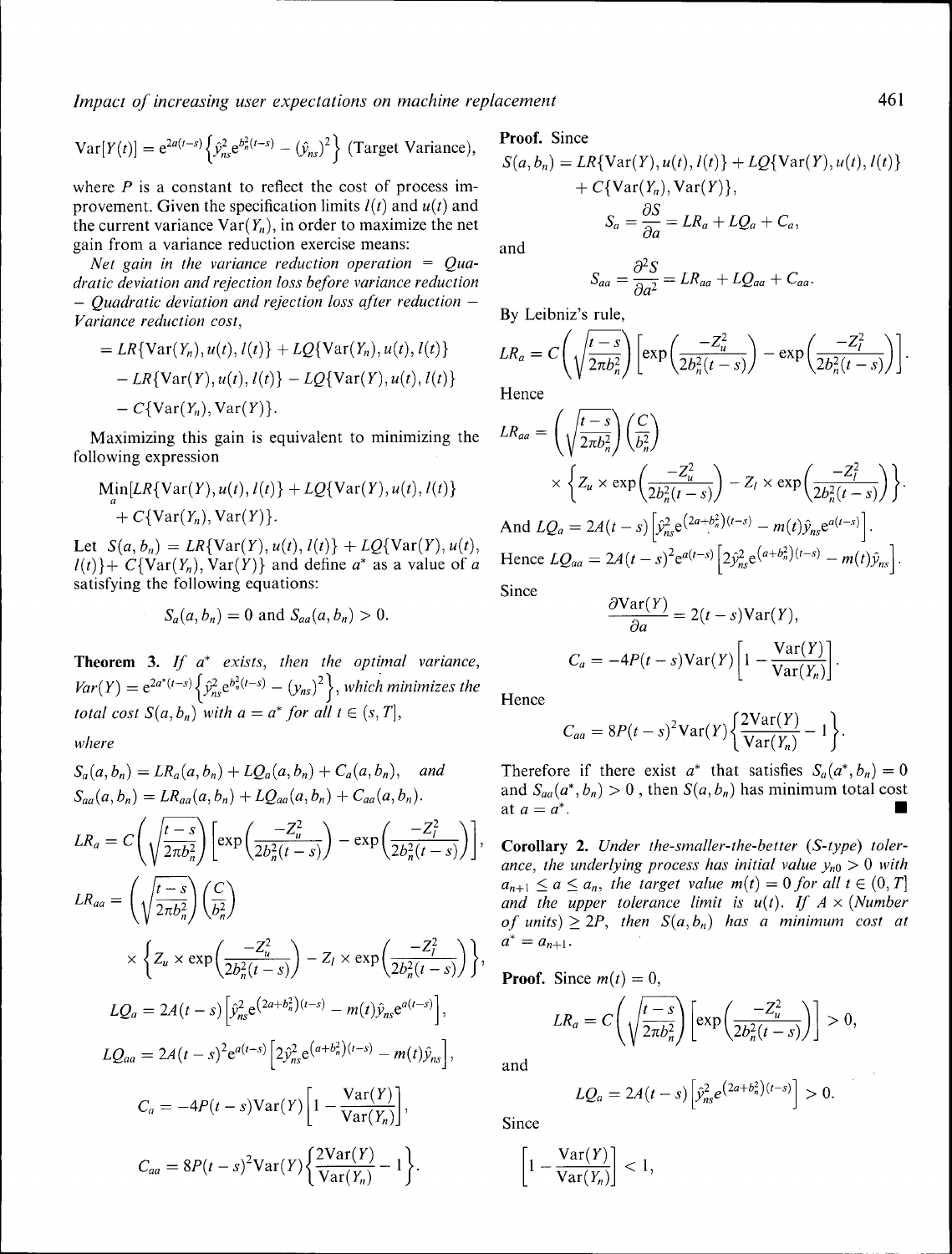Min C<sub>a</sub> 
$$
\geq -4P(t-s)\text{Var}(Y) \geq -4P(t-s)\left\{e^{2a(t-s)}\right\}
$$
  
  $\times \left\{\hat{y}_{ns}^2e^{\hat{b}_n^2(t-s)}\right\}.$ 

Therefore  $LQ_a + {MinC_a} \ge 2(t-s){A \times (Number of units)}$  $-2P$ } $\left\{\hat{y}_{ns}^{2}e^{(-2a+b_{n}^{2})(t-s)}\right\}>0$ . Hence if  $\left\{A \times (Number\ of\right\}$ *units*)  $-2P$  > 0, then  $LQ_a + C_a > 0$ . Therefore  $S(a,b_n) > 0$ . This implies that  $S(a,b_n)$  is a strictly increasing function of *a*. Hence  $S(a,b_n)$  has a minimum cost at  $a^* = a_{n+1}$  if  $A \times (Number of units) > 2P$ .

### **3. Example**

Take the computer hardware industry as an example of where demand for greater performance is readily evident. Whether it is telecommunications, 3-D modeling, data mining, gaming, or any other area of computing, performance depends on the capabilities of integrated circuits. To illustrate the advancement in integrated circuit capability, in 1978 Intel's 8086 microprocessor packed about 20 000 transistors onto a chip. Today, Intel's Pentium IV microprocessor unit has nearly 42 million transistors (Anon, 2002). That progression of density is expected to grow at a compounded rate of 50% per year (Anon, 1997). If specifications are tightened at that pace, the future need for machines with improved capabilities is staggering.

The semiconductor manufacturing industry spent approximately \$20 billion on equipment alone in 1997 (Dorsch, 1998) and was forecasted to spend nearly \$26 billion in 2000 (Anon, 1999). The size of the semiconductor equipment industry now exceeds the size of the cutting, rolling, and paper making machinery industries. Semiconductor manufacturers like Intel adopt new generations of leading equipment as soon as equipment manufacturers like Applied Materials deliver them. The burden on equipment manufacturers to keep pace with customer demands has resulted in significant research investment. One area, photolithography, exemplifies this. Photolithography is the use of light to transfer a pattern or image from one medium to another, as from a mask to

a wafer. The equipment to perform this function has undergone numerous breakthroughs in process technology just over the last 10 years and represents 30-40% of total fabrication plant costs (Seligson, 1998). Cutting edge equipment has about a 5-year useful life before it is relegated to non-critical layers or commodity chips.

Yet operating the equipment involves constant monitoring and experimentation to control and improve output levels. As mentioned earlier, this research chooses a Wiener process to model drift attributable to a variety of controllable and uncontrollable factors. In photolithography, production factors include temperature, humidity, resist sensitivity, contrast, process latitude, field size, optical source, dose, mask age, and many more. If slight changes in one variable can have unpredictable effects on the process, managing the many changes of a production environment may lead to random or drifting results.

The following example specifically addresses the photolithography market under S-type control. First, we assume a critical dimension (like IP placement) has target value  $m(t) = 0$ , upper specification limit of 7.5, 7% of output rejected, and initial value of the process  $y_{n0} = 0.05$ . Each year user demands increase, which translates into a 10% reduction in the upper specification limit. This reduction rate is conservative compared to historical progression (Anon, 1997). Fortunately, each year one of the photolithography equipment manufacturers introduces a new machine that exactly matches this percentage change. In addition, this manufacturer has decreased the  $b_n$  parameter by 10%. In essence, machinery advances keep pace exactly with user demands. Over a 5-year span, the data are presented in Table 1.

The output of photolithography is an etched silicon wafer. The value of a defective wafer depends upon many factors, such as the number of chips, application of chips, and degree of completion, but most wafers made defective in photolithography can be reworked. Rework involves stripping off a coating of resist, reapplying the resist, and then sending the wafer back through the etching process. Using a  $25 \times 25$  mm die size (chip size), approximately 100 chips can be etched on a 300 mm wafer. If those chips are microprocessors or ASICs (Application Specific Integrated Circuits), a cost of \$150/chip is not out of the question (Muzio *et al.,* 1999). Assuming

**Table 1.** Model parameters

|                                       | $n = 1$  | $n=2$    | $n=3$    | $n=4$    | $n=5$    |
|---------------------------------------|----------|----------|----------|----------|----------|
| Upper specification limit $u(t)$      | 7.5      | 6.75     | 6.075    | 5.4675   | 4.920 75 |
| $a_n$                                 | 4.397 73 | 4.342.42 | 4.284 23 | 4.223 06 | 4.158 87 |
| $b_n$                                 | 0.5      | 0.45     | 0.405    | 0.3645   | 0.328 05 |
| $y_{n0}$                              | 0.05     | 0.05     | 0.05     | 0.05     | 0.05     |
| $\sigma_n^2 = \text{Var}(Y_n)$        | 4.689    | 3.31785  | 2.345 25 | 1.654 28 | 1.163 45 |
| Rejection percentage, $(\frac{6}{6})$ |          |          |          |          |          |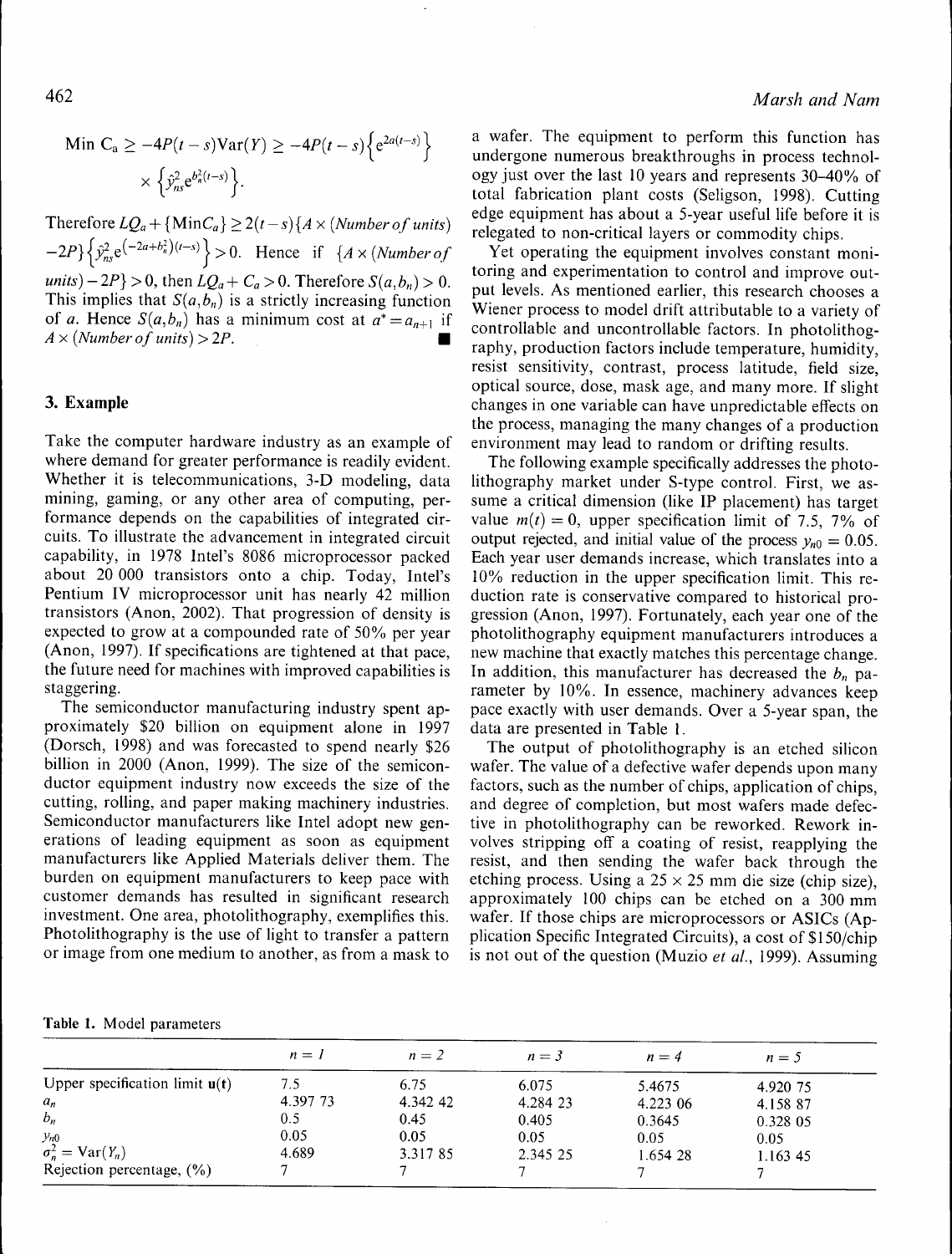production of microprocessors, we conservatively assume a cost of \$40 per chip. Even moderately performing microprocessors sell for at least twice that when purchased in large quantities. Therefore, a reworked wafer (rejection) would cost the company an extra processing charge plus about a 10% charge for stripping and reapplying the resist, or roughly \$4400. The fact that photolithography is a bottleneck in most fabs (Muzio *et ai.* 1999) prevents much improvement over these numbers. As such, these machines run virtually day and night and although their annual output varies greatly, we use a value of 200 000 wafers per year suggested by the work of McGraw (1998).

Each year in our example, a company must decide to maintain or replace its equipment. New equipment prices for the beginning of year *n* are given in Table 2 and based on data from Anon (1998) and Gomei and Suzuki, (1998). It must be noted that actual equipment costs are highly guarded information in this industry, will greatly depend on volume discounts, and do not necessarily increase linearly. Salvage values for equipment at the beginning of year *n* are based on a Modified Accelerated Cost Recovery System (MACRS) with a 5-year straightline depreciation (general depreciation system (McGraw, 1998)). Photolithography equipment requires regular maintenance during the week and that value is set at 7% of the equipment cost in the first year, and increases linearly (Anon, 1999; Muzio *et al.,* 1999).

Should a company decide to maintain equipment instead of replacing it, they may also perform maintenance (continuous improvement) to lower the machine's process variance and prevent greatly increased rejection losses in the subsequent year. Quadratic deviation (Taguchi) losses are related to the rejection cost and the specification limit so the constant *A* in Equation (3) is set to \$39 per unit in the first year. Microprocessor production provides a perfect example of losses related to missing the target. Slight deviations from critical dimensions can lower performance of chips significantly. The result could be a microprocessor with clock speed of 1.0 GigaHertz as opposed to a desired 1.4 GigaHertz. The revenue lost from such a "miss" can be in the hundreds of dollars per chip. Therefore, process capability relates directly to revenue via performance achievements.

The process improvement cost, *P* in Equation (4), is set to \$1000 000 based on data obtained from Heerssen (1999) and Mclntosh (1999) and new equipment prices. Using Theorem 3, optimal variances were calculated for new and maintained equipment during years 2-5 of the planning horizon and are included in Table 3. Recall that

**Table** 2. New equipment prices (in \$ millions)

|            | Age $n = 1$ $n = 2$ $n = 3$ $n = 4$ $n = 5$ |  |  |
|------------|---------------------------------------------|--|--|
| <b>New</b> | 5 5.65 6.3845 7.2145 8.1524                 |  |  |

**Table 3.** Variances for new and maintained equipment

| Age                                                             |        | $n=1$ $n=2$ $n=3$ $n=4$ |          |                                                                                                             | $n=5$                |
|-----------------------------------------------------------------|--------|-------------------------|----------|-------------------------------------------------------------------------------------------------------------|----------------------|
| <b>New</b><br>$\mathbf{1}$<br>2<br>3<br>$\overline{\mathbf{4}}$ | 4.6894 |                         | 3.737.08 | 3.317 85 2.345 25 1.654 28 1.163 45<br>4.198 32 2.953 34 2.075 19 1.454 97<br>2.613 26<br>3.306 74 2.298 41 | 1.825 17<br>2.908 34 |

for new equipment the optimal variance is already achieved, although some rejected material will still be realized. The expected cost of achieving that optimal variance is given in Table 4, expected rejection losses based on process variance in Table 5, and loss from target deviation in Table 6. Finally, Table 7 shows a summary of quality-related costs.

Using dynamic programming and the equipment-related costs mentioned earlier, the optimal equipment policy under these circumstances involves replacing equipment on an annual basis. Quality-related costs (rejections and missing the target) dwarf the expense of new equipment. Understanding that practitioners may not quantify some of the modeled concepts, we extend the

**Table 4.** Optimal variance reduction cost (in S millions)

| Age        | $n = I$ | $n=2$    | $n=3$    | $n = 4$  | $n=5$      |
|------------|---------|----------|----------|----------|------------|
| <b>New</b> |         |          |          |          |            |
|            |         | 0.051.43 | 0.04005  | 0.0311   | $0.024$ 01 |
| 2          |         |          | 0.050 67 | 0.039 16 | 0.030 12   |
| 3          |         |          |          | 0.049 56 | 0.037 93   |
| 4          |         |          |          |          | 0.048      |

**Table 5.** Rejection loss with optimal variance reduction **(in \$** millions)

| Age        | $n = I$ | $n=2$   | $n=3$   | $n=4$    | $n=5$    |
|------------|---------|---------|---------|----------|----------|
| <b>New</b> | 61.6    | 61.6000 | 61.6000 | 61.6000  | 61.6000  |
|            |         | 74.3248 | 74.9672 | 75.5568  | 76.0936  |
| 2          |         |         | 88.0264 | 89.3640  | 90.5784  |
| 3          |         |         |         | 102.4672 | 104.5000 |
| 4          |         |         |         |          | 117.3568 |
|            |         |         |         |          |          |

**Table 6.** Quadratic deviation (Taguchi) loss (in \$ millions)

| Age              |          |              | $n=1$ $n=2$ $n=3$ $n=4$                      |                            | $n=5$    |
|------------------|----------|--------------|----------------------------------------------|----------------------------|----------|
| <b>New</b>       |          |              | 135.0302 143.9864 154.0290 164.9126 176.4126 |                            |          |
| $\mathbf{1}$     | $\Omega$ |              | 146.1268 154.5952 164.1296 174.4630          |                            |          |
| $\overline{2}$   | 0        | $\mathbf{0}$ |                                              | 157.4096 165.1458 173.9478 |          |
| 3                | 0        | - 0          | $\begin{array}{c} 0 \end{array}$             | 168.8016 175.5864          |          |
| $\boldsymbol{4}$ | $\Omega$ | $\Omega$     | ∩                                            | $\sim 0$                   | 180.2414 |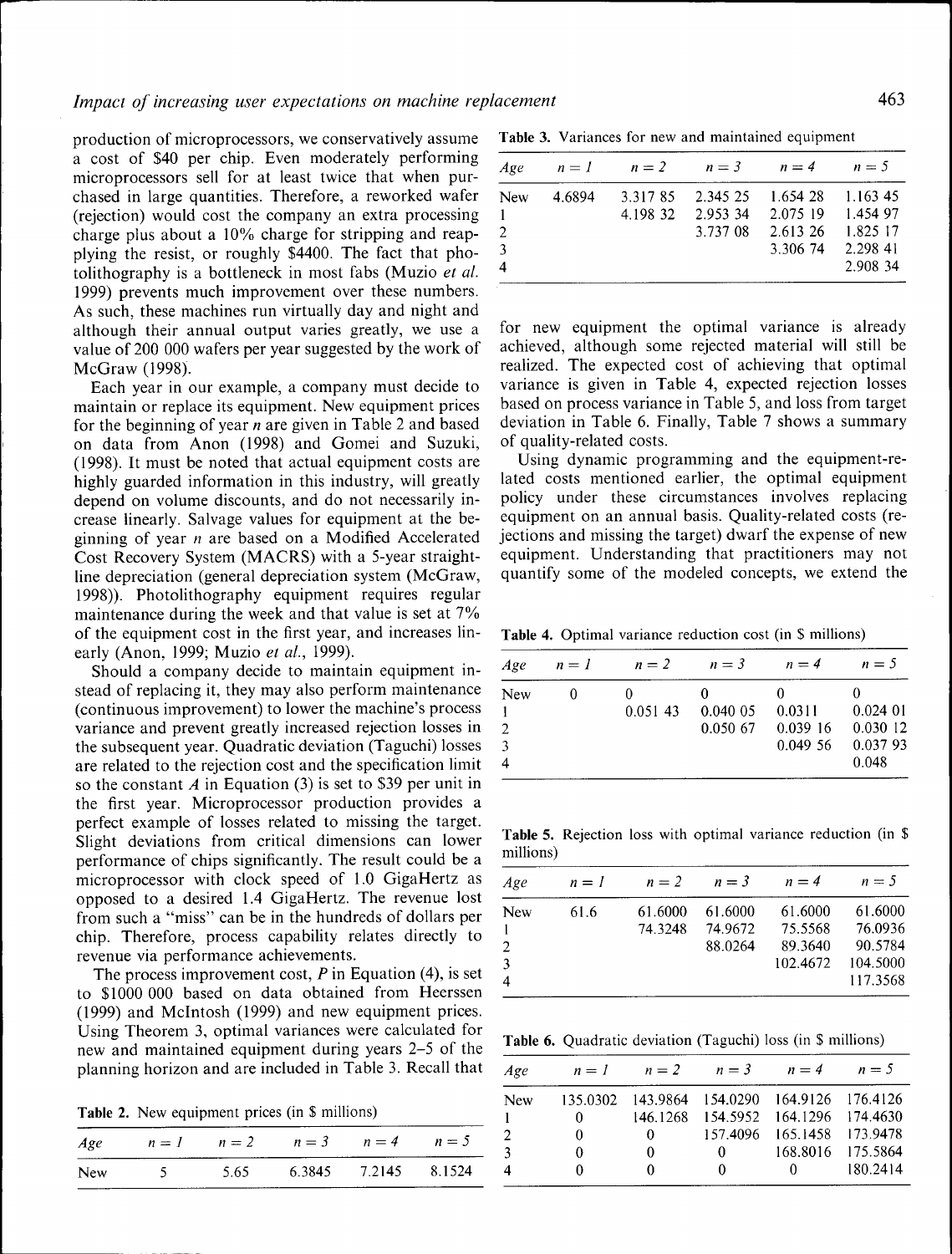**Fable** 7. Total quality-related costs (in \$ millions)

| Age              |        |          | $n=1$ $n=2$ $n=3$ $n=4$                      |                            | $n=5$    |
|------------------|--------|----------|----------------------------------------------|----------------------------|----------|
| <b>New</b>       |        |          | 201.9802 211.6319 222.4604 234.2321 246.7356 |                            |          |
| $\mathbf{1}$     | 0      |          | 220.8775 230.0256 240.1957 251.1210          |                            |          |
| $\mathfrak{D}$   | $_{0}$ | $\theta$ |                                              | 245.8874 255.0018 265.0680 |          |
| -3               | 0      | 0        | 0                                            | 271.7471 280.6088          |          |
| $\boldsymbol{4}$ | ∩      | 0        | ∩                                            | $\Omega$                   | 298.1050 |

**Table 8.** Total quality-related costs (in \$ millions)

| Age                                   | $n=1$ | $n=2$   | $n=3$                                         | $n=4$                           | $n=5$                                                                   |
|---------------------------------------|-------|---------|-----------------------------------------------|---------------------------------|-------------------------------------------------------------------------|
| <b>New</b><br>$\mathcal{L}$<br>3<br>4 | 28.45 | 29.1455 | 29.931 42<br>28.297 73 28.575 94<br>33.461 29 | 30.8195<br>28.8431<br>34.003 47 | 31.823 03<br>29.099 48<br>34.508.69<br>38.903 53 39.709 94<br>44.515.58 |

analysis to the production of DRAMs, somewhat of a commodity chip. Production volumes are higher, chips have less value, and close adherence to critical dimensions does not have a great influence on performance. Therefore, we eliminate quality losses attributable to being within specifications but away from the target, as characterized by the Taguchi loss function, and modify parameters as follows: unit rejection cost,  $C = $550$  and production  $= 600 000$  wafers per year. Equipment-related costs remain the same from the first example. This scenario results in Table 8.

Here, again, the optimal equipment policy would be to replace equipment at the beginning of each year. Knowing that semiconductor manufacturers do not replace equipment this frequently, we conducted a series of experiments varying demand, rejection cost (Q, Taguchi cost, and yield (rejection percentage). The resulting machine replacement policies are given in Tables 9, 10, and 11 (M means maintain and R means replace).

### **4. Implications for equipment manufacturers**

As is evident from the tables, many scenarios do exist where annual machine replacement is not optimal. Changing the rejection percentage from 7 to 4 to 2% had very little impact on replacement policies. That percentage can vary from batch to batch on a photolithography machine so having some robustness to the solution provides some external validity. Eliminating Taguchi loss resulted in no policy change in 16 of 18 comparisons although the difference in total costs was huge. Dropping Taguchi loss from the analysis makes our model simpler to apply and apparently without much loss of optimality for commodity chip production. Further analysis would be required for more expensive semiconductors. When

**Table 9.** Machine replacement policies varying demand and quality costs with 7% rejection

| Demand  | C   | Taguchi<br>loss | Total<br>cost | Policy after<br>$years$ $1-4$ |
|---------|-----|-----------------|---------------|-------------------------------|
| 600 000 | 550 | no              | 130.77        | RRRR                          |
|         |     | yes             | 421.16        | RRRR                          |
|         | 300 | no              | 78.27         | RRRR                          |
|         |     | yes             | 236.65        | <b>RRRR</b>                   |
|         | 100 | no              | 34.69         | RRMM                          |
|         |     | yes             | 87.26         | RRMM                          |
| 400 000 | 550 | no              | 92.27         | <b>RRRR</b>                   |
|         |     | yes             | 285.26        | RRRR                          |
|         | 300 | no              | 56.86         | RRRM                          |
|         |     | yes             | 162.18        | <b>RRRM</b>                   |
|         | 100 | no              | 26.69         | RMMM                          |
|         |     | yes             | 61.76         | RRMM                          |
| 200 000 | 550 | no              | 53.20         | RRRM                          |
|         |     | yes             | 149.75        | RRRM                          |
|         | 300 | no              | 34.69         | RRMM                          |
|         |     | yes             | 87.26         | RRMM                          |
|         | 100 | no              | 17.30         | <b>MMMM</b>                   |
|         |     | yes             | 35.19         | MMMM                          |

**Table** 10. Machine replacement policies varying demand and quality costs with 4% rejection

| Demand  | C   | Taguchi<br>loss | Total<br>cost | Policy after<br>$years$ $1-4$ |
|---------|-----|-----------------|---------------|-------------------------------|
| 600 000 | 550 | no              | 81.27         | <b>RRRR</b>                   |
|         |     | yes             | 327.18        | <b>RRRR</b>                   |
|         | 300 | no              | 51.27         | RRRR                          |
|         |     | yes             | 185.18        | RRRR                          |
|         | 100 | no              | 25.28         | RRMM                          |
|         |     | yes             | 69.76         | RRMM                          |
| 400 000 | 550 | no              | 59.27         | RRRR                          |
|         |     | yes             | 231.21        | RRRR                          |
|         | 300 | no              | 38.56         | RRRM                          |
|         |     | yes             | 127.75        | RRRM                          |
|         | 100 | no              | 20.21         | RMMM                          |
|         |     | yes             | 49.91         | RMMM                          |
| 200 000 | 550 | no              | 36.42         | RRRM                          |
|         |     | yes             | 118.18        | RRRM                          |
|         | 300 | no              | 25.28         | RRMM                          |
|         |     | yes             | 69.76         | RRMM                          |
|         | 100 | no              | 13.91         | MMMM                          |
|         |     | yes             | 28.94         | MMMM                          |

reducing demand by one-third and two-thirds, far fewer replacements are required. Of course, maintenance is the fiscally responsible action during leaner times. Lowering rejection cost also produced drastic policy differences. At the lowest volume and lowest rejection cost, maintenance was the best decision in all 24 opportunities. For commodity chips costing less than a dollar each, and no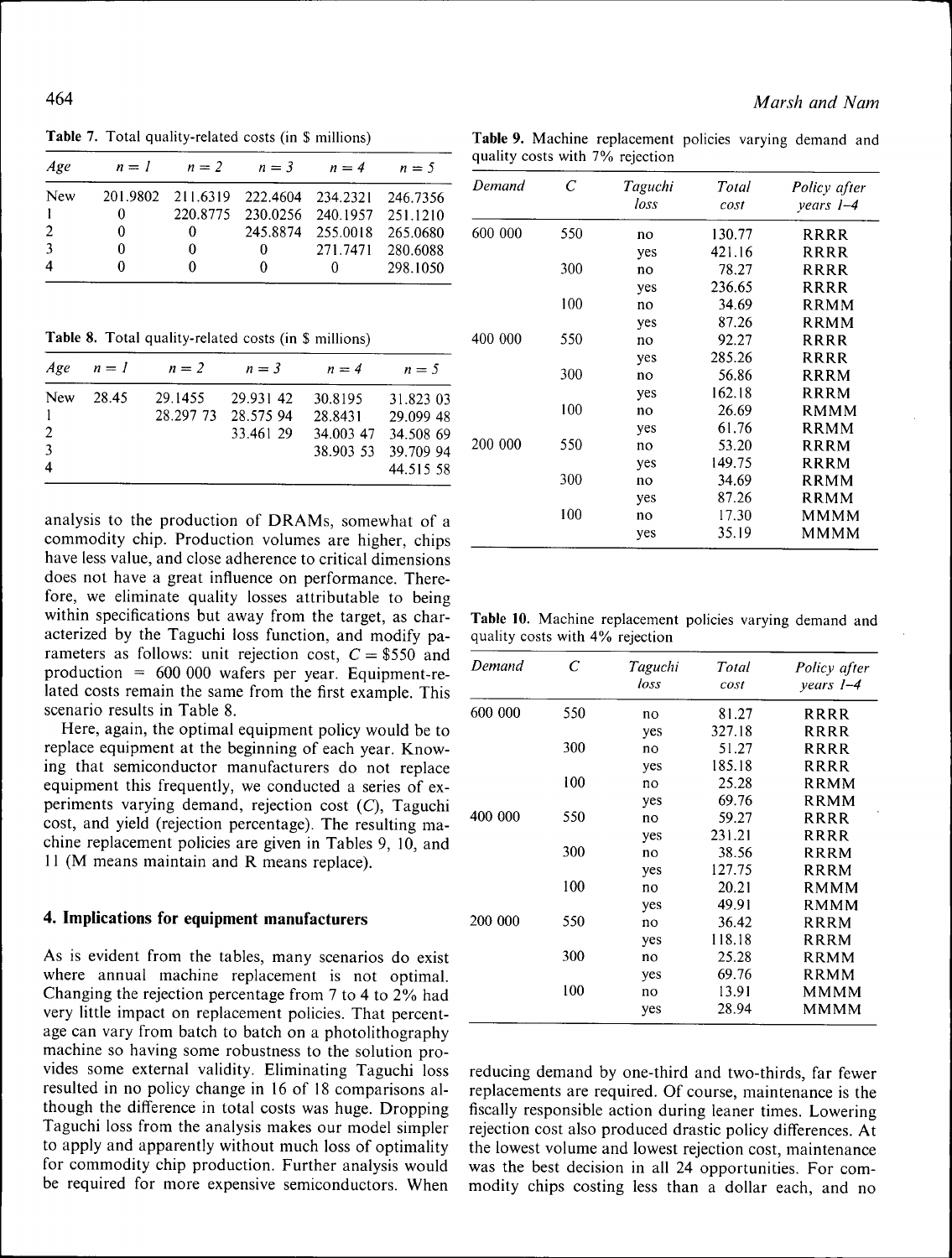**Table 11.** Machine replacement policies varying demand and quality costs with 2% rejection

| Demand  | C   | Taguchi<br>loss | Total<br>cost | Policy after<br>$years$ $1-4$ |
|---------|-----|-----------------|---------------|-------------------------------|
| 600 000 | 550 | no              | 48.27         | <b>RRRR</b>                   |
|         |     | yes             | 250.27        | RRRR                          |
|         | 300 | no              | 32.67         | RRRM                          |
|         |     | yes             | 142.69        | <b>RRRM</b>                   |
|         | 100 | no              | 18.55         | RRMM                          |
|         |     | yes             | 55.19         | RRMM                          |
| 400 000 | 550 | no              | 37.07         | <b>RRRM</b>                   |
|         |     | yes             | 171.54        | <b>RRRM</b>                   |
|         | 300 | no              | 26.07         | <b>RRRM</b>                   |
|         |     | yes             | 99.42         | <b>RRRM</b>                   |
|         | 100 | no              | 15.35         | <b>RMMM</b>                   |
|         |     | yes             | 39.82         | <b>RMMM</b>                   |
| 200 000 | 550 | no              | 24.97         | RRRM                          |
|         |     | yes             | 92.20         | RRRM                          |
|         | 300 | no              | 18.55         | <b>RRMM</b>                   |
|         |     | yes             | 55.19         | <b>RRMM</b>                   |
|         | 100 | no              | 11.26         | <b>MMMM</b>                   |
|         |     | yes             | 23.61         | <b>MMMM</b>                   |

Taguchi loss assumed, not only was annual maintenance optimal but also the savings over alternative 4-year policies (as measured by total cost) was large.

Further analysis of the cost data from these experiments yields an additional insight. The differences between an economically optimal policy and the worst alternative are in the range of 8 to 30% for Table 9 scenarios (8 to 11% without Taguchi loss). So even if a company chose to maintain equipment in an environment that suggested otherwise, the financial loss may be too small for companies to notice. Not modeled and possibly significant is the impact of equipment changeover on the production process, but such a cost could be reduced with learning. Certainly manufacturers have learned to reduce setup costs on lot changeovers, justifying smaller batch sizes, and the same may be said for equipment changeover. Also not modeled is cyclical demand, readily apparent in today's semiconductor market. We leave this extension to future research.

Still, given the many situations where frequent replacement is economically justified, there exists a strong need for better equipment capabilities. This may place tremendous pressure on equipment providers to upgrade equipment quickly or face significant loss of market share in just a short period of time. Given the cost and time to develop these new products, an efficient alternative would be to design the equipment in modules (Sanchez, 1996). Opening the module design up to a wide variety of sources encourages new approaches that often result in radical performance breakthroughs (Morris and Ferguson, 1993), exactly what may be needed in the environments modeled above. Philips Electronics COO Stuart Mclntosh has suggested exactly this approach (Mclntosh, 1998), stating, "Modular and upgradeable equipment will become necessary to high capital productivity in fabs."

#### **5. Conclusion**

In this paper, we have modeled the traditional equipment maintain or replace decision under scenarios of increasing customer expectations and economic awareness of quality. Through numerous examples, the model explores the trade-off of costs arising from rejection/rework and variation from critical machining dimensions versus the toll associated with purchasing new equipment or maintaining existing equipment. Although the results of our analysis, i.e., increasing expectations require better processes, may seem intuitive, the model provides practitioners with a method to assess a variety of factors (equipment aging, target deviation, changing demands) in the equipment replacement decision. For the most part, the data used in the photolithography manufacturing analysis are realistic and verifiable and indicate the need to replace equipment frequently. The opportunities and efficiencies for alternatives like modular equipment design and radical performance breakthroughs should eventually lead to their acceptance in the semiconductor equipment industry.

# **References**

- Anon (1997) *Status,* Integrated Circuits Engineering Corporation, Scottsdale, AZ.
- Anon (1998) VLSI Research Corp., San Jose, CA.
- Anon (1999) Semiconductor equipment monitor. *Semiconductor International,* 22(7), 31.
- Anon (2002) *Intel Microprocessor Quick Reference Guide,* at *http:// www.intel.comlpressroomlkitslprocessorslquickreffam.lttm#P4.*
- Arnold, L. (1992) *Stochastic Differentiat Equations: Theory and Applications,* Wiley, New York, NY.
- Bean, J., Lohmann, J. and Smith, R. (1994) Equipment replacement under technological change. *Naval Research Logistics,* 41(1), 117.
- Bellman, R.E. (1955) Equipment replacement policy. *The Society for Industrial and Applied Mathematics,* 3(3), 133-136.
- Chand, S., McClurg, T. and Ward, J. (1993) Single-machine replacement model with learning. *Naval Research Logistics,* 40(2), 175- 192.
- Chand, S. and Sethi, S. (1982) Planning horizon procedures for machine replacement models with several possible replacement alternatives. *Naval Research Logistics Quarterly,* 29(3), 483-493.
- Dixit, A.K. and Pindyck, R.S. (1994) *Investment Under Uncertainty,* Princeton University Press, Princeton, NJ.
- Dorsch, J. (1998) Retooling in '98. *Electronic Business,* 24(1), 72-73.
- Goldstein, T., Ladany, S.P. and Mehrez, A. (1988) A discounted machine-replacement model with an expected future technological breakthrough. *Naval Research Logistics,* 35, 209-220.
- Gomei, Y. and Suzuki, M. (1998) A cost-of-ownership study on lithography systems. *Semiconductor International,* 21(8), 143-147.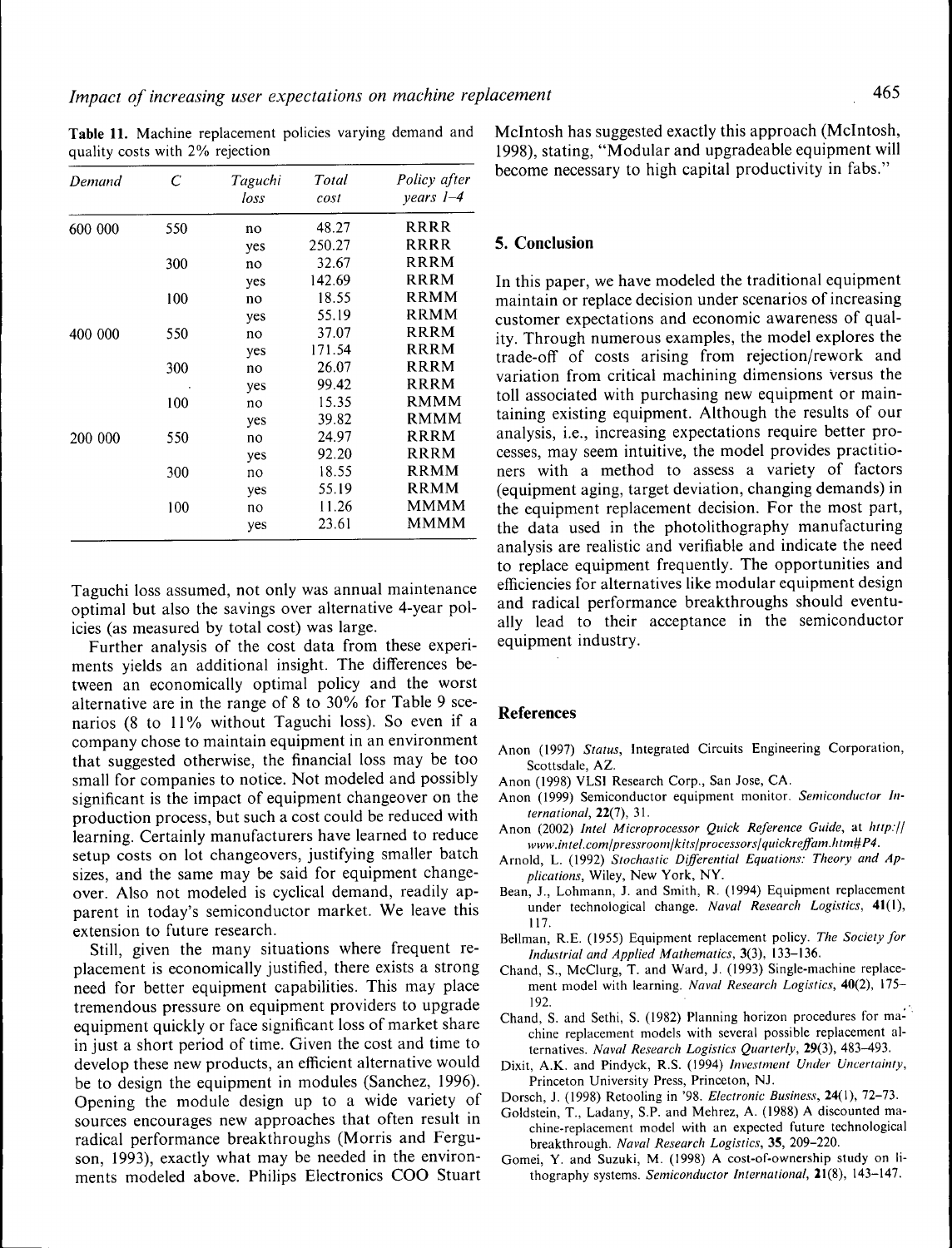- Gupta, A.D. and Majumdar, P.K. (1991) Overhaul and replacement decisions for capital equipment: a case. *Internationat Joumai of Quatity and Retiahitity Management,* 6(4), 8-18.
- Heerssen, G. (1999) Advanced process controls in high-volume IC manufacturing. *Future Fah,* 5.
- Hotelling, H. (1925) A general mathematical theory of depreciation. *Joumai of tiie American Statisticai Association,* 20, 340-353.
- Karsak, E. and Tolga, E. (1998) Overhaul-replacement model for equipment subject to technological change in an inflation-prone economy. *Internationat Journat of Production Economics,* 56(7), 291-301.
- Lieberman, M.B. (1989) Learning productivity, and US-Japan industrial competitiveness. *Managing Internat Operations,* Ferdows, K. (ed.), North-Holland, Amsterdam.
- McGraw, M. (1998) Lessons from fab woebegone. *Semiconductor Internationat,* 21(12).
- Mclntosh, S. (1998) Industry watch. *Semiconductor International,* 21(7), 29.
- Mclntosh, S. (1999) Is the two billion dollar fab economic? *Future Fab,* 5.
- Morris, C.R. and Ferguson, C.H. (1993) How architecture wins technology wars. Harvard Business Review, 17(2), 86-97.
- Muzio, E., Seidel, P., Mason, M., Canning, J. and Shelden, G. (1999) *Lithography Cost of Ownership Analysis,* Revision Number 4.0, International SEMATECH Lithography Division.
- Nair, S. and Hopp, W. (1992) Model for equipment replacement due to technological obsolescence. *European Journal of Operational Research, 63(2),* 207-221.
- Sanchez, R. (1996) Strategic product creation: managing new interactions of technology, markets, and organizations. *European Management Journat,* 14(2), 121-138.
- Seligson, D. (1998) The economics of 300 mm processing. *Semiconductor Internationat,* **21(1),** 52-56.
- Sethi, S. and Chand, S. (1979) Planning horizon procedures for machine replacement models. *Management Science,* 24(2), 140- 151.
- Taguchi, G., Elsayed, E.A. and Hsiang, T.C. (1989) *Quatity Engineering in Production Systems, McGraw-Hill, New York, NY.*

#### **Biographies**

Robert F. Marsh is an Assistant Professor at Sacred Heart University in Fairfield, CT. He received his Ph.D. in Operations Management from the University of Cincinnati. He has held faculty, professional, and consultation positions. Some of his recent articles have been published in the *Journat of Operations Management. Internationat Journal of Tectmotogy Management, International Journal of Production Research,* and *Omega.* His clients include General Electric Aircraft Engines, Briggs and Stratton, Schwarz Pharma, New Resources Corporation, and many others. Currently he advises companies on Business Planning, Enterprise Resource Planning implementation. Knowledge Management, and lead-time compression.

Seong-Hyun Nam is an Assistant Professor in the University of North Dakota. He received his Ph.D. in Management Science from the University of Wisconsin-Milwaukee. Some of his recent articles have been published in *Management Science* and *Internationat Transactions in Operations Research.* He has participated in several continuous improvement projects for companies including General Electric Medical Systems and Milwaukee Association of Purchasing Management.

*Originally accepted as part of the Scheduling and Logistics Special Issue on Semiconductor Manufacturing*